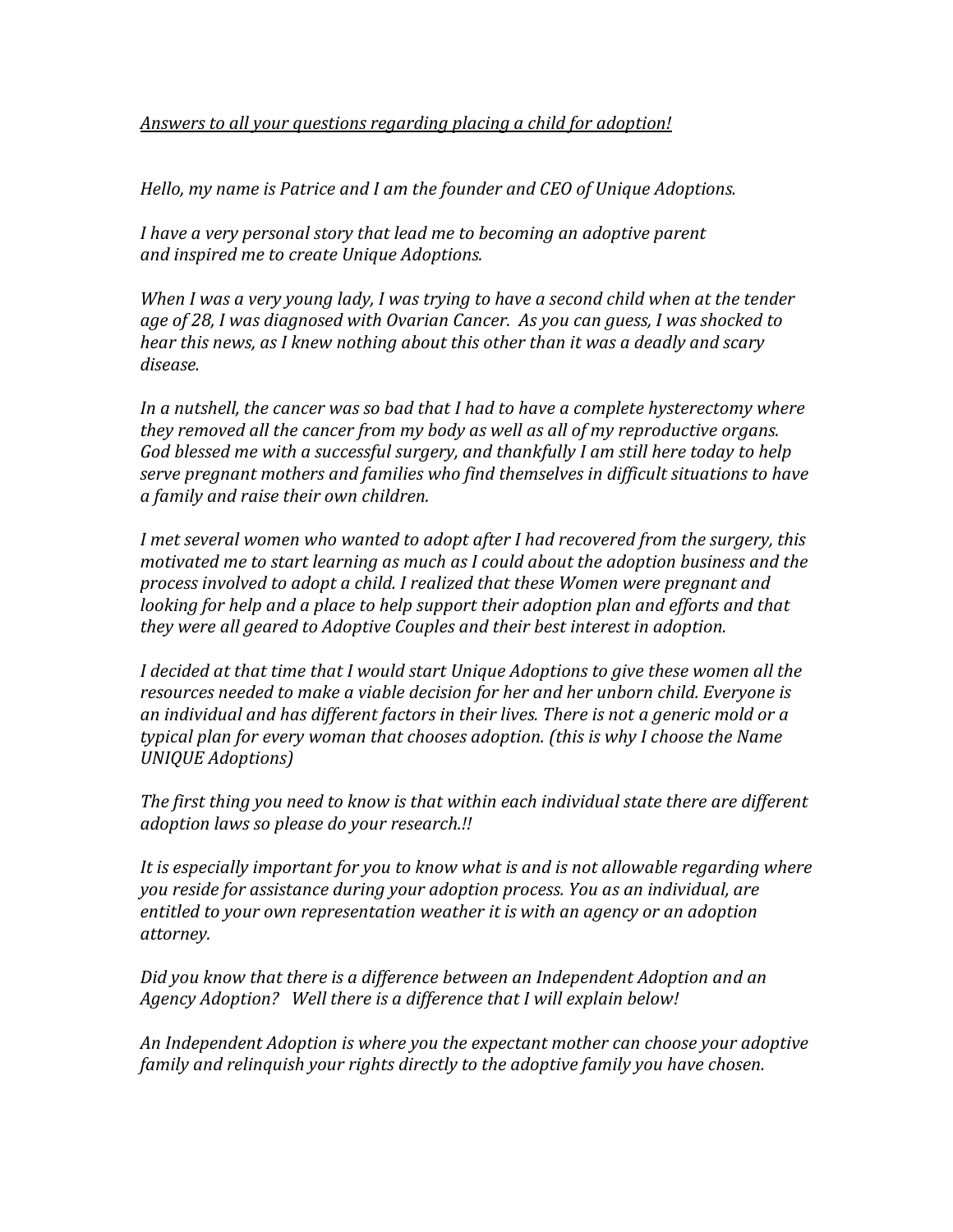*With an Agency Adoption you must sign over your rights to the adoption agency and if for some reason ,the couple you have selected through the Agency has something unforeseen that the Agency does not feel comfortable with, the Agency can choose to place your child with another qualifying Adoptive Parent within their Agency. This is because you have terminated your rights by giving custody to the Agency and not an individual Couple or a chosen adoptive Parent. (should this be the case, you have no say so at this point.) The Agency has Legal custody of the Infant.*

*Unique Adoptions practices Independent Adoption. We work with Highly skilled social workers and attorneys to help you with all your questions and help you to make the best decision for you and your child.*

*If you are planning on an open or closed adoption, make sure you get the definitions to these options. Make sure you have an agreement in place with your family or representative, so you are comfortable with your decision.*

*By choosing Independent Adoption you are assured that your child will go directly from the hospital at discharge to the family you have selected and not into any kind of Foster Care or Interim Care program.*

*We have found that some women are scared about Drug exposure and what happens if they are using during pregnancy. In the case of drug use during pregnancy, most states will say that if there is an adoption plan in place and that you have selected the adoptive parents for your child. This prevents them from calling in Child Protective Services where they can place a hold on the child.*

*Here at Unique Adoptions we have ability and experience to acquire and provide the necessary documents and to put them in the right hands so that there is no disruption to your personal adoption plan. This allows you to still move forward with your family in place, and to keep in contact with pictures and letters through Social Media and/or the regular mail system.*

*Unique Adoptions specializes and works one on one with each individual woman to help create a personalized adoption plan for her. Remember you and your situation are truly Unique!*

*You are also entitled to financial assistance during pregnancy that includes counseling, housing, and legal representation at no cost to you.*

*What if the Birthfather is unknown? No problem at all, we can handle that in a legal manner, so you do not have to worry. Some States have a Birthfather registry that we can use. There are others who will allow an unknown father to be terminated if you*